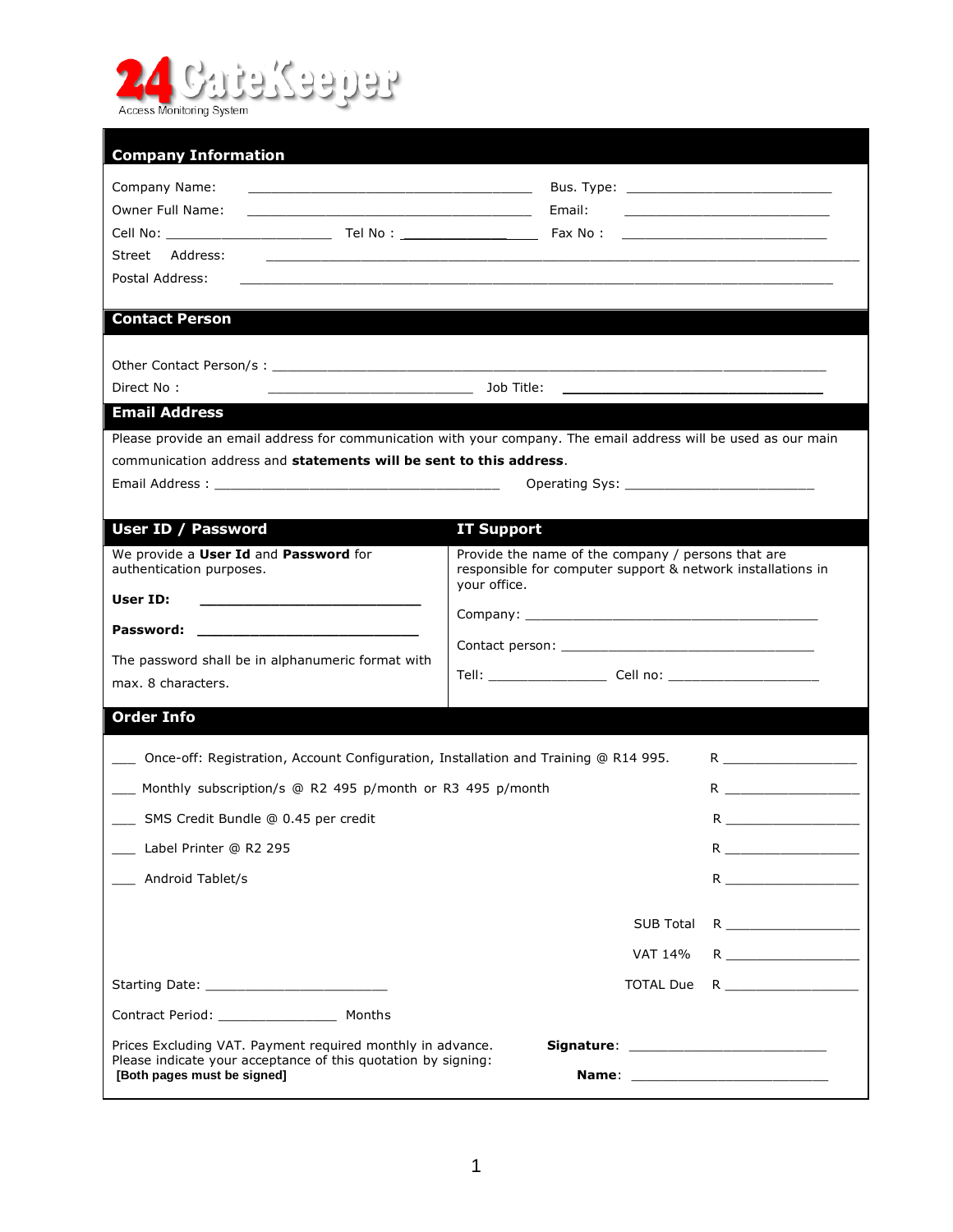# **Service Agreement** \_\_\_\_\_\_\_\_\_\_\_\_\_\_\_\_\_\_\_\_\_\_\_\_\_\_\_\_\_\_\_\_\_\_\_\_\_\_\_\_\_\_\_\_\_\_\_\_\_\_\_\_\_\_\_\_\_\_\_\_\_\_\_\_\_\_\_\_\_\_

\_\_\_\_\_\_\_\_\_\_\_\_\_\_\_\_\_\_\_\_\_\_\_\_\_\_\_\_\_\_\_\_\_\_\_\_\_\_\_\_\_\_\_\_\_\_\_\_\_\_\_\_\_\_\_\_\_\_\_\_\_\_\_\_\_\_\_\_\_\_

#### **The Parties agree as follows:**

Definitions: For the purposes of this Agreement –

1. "Client " means the party that applies for the service.

2. "Qualitone " means, Qualitone Software Solutions CC, the closed corporation providing services to the Client.

2.Qualitone reserves the right in its sole discretion to deny access to any User.

3. Customer Remedies: Qualitone's and its suppliers' entire liability and the Client's remedy shall be repair or replacement of the Software Product that does not meet Qualitone's Limited Warranty and which is returned to Qualitone with a copy of your receipt. This Limited Warranty is void if failure of the Software Product has resulted from accident, abuse, or misapplication. Any replacement Software Product will be warranted for the remainder of the original warranty period or thirty (30) days, whichever is longer. Outside the RSA, neither these remedies nor any product support services offered by Qualitone are available without proof of purchase from an authorized international source.

4. Limited Warranty: To the maximum extent permitted by applicable law, Qualitone and its suppliers disclaim all other warranties and conditions, either express or implied, including, but not limited to, implied warranties of merchantability, fitness for a particular purpose, title, and non-infringement, with regard to the Software Product, and the provision of or failure to provide Support Services.

5. Limitation of Liability: To the maximum extent permitted by applicable law, in no event shall Qualitone or its suppliers be liable for any special, incidental, indirect, or consequential damages whatsoever (including, without limitation, damages for loss of business profits, business interruption, loss of business information, or any other pecuniary loss) arising out of the use of or inabi lity to use the Software Product or the provision of or failure to provide Support Services, even if Qualitone has been advised of the possibility of such damages. In any case, Qualitone's entire liability under any provision of this EULA shall be limited to the greater of the amount actually paid by the Client for the Software Product or U.S.\$5.00; provided, however, if the Client have entered into a Qualitone Support Services Agreement, Qualitone's entire liability regarding Support Services shall be governed by the terms of that agreement.

6. Storage of Information: All information entered into the software program may be captured on a remote server for the purpose of sending confirmation messages back to the client as well as follow-up messages. It is the client's responsibility to make backups of data on regular intervals.

7. Client Undertakings: The client agrees to pay by debit order system or other payment method as agreed by the parties for all SMS messages sent even if messages have been sent to incorrect cell numbers. Also to pay monthly subscription which is subject to a yearly increase of not more than 10%. On-site support is charged at an hourly rate and telephone support is free. Reinstallations, upgrades or installations, and remote access support are charged at an hourly rate.

8. On expiration of the contract period, this agreement may be terminated by either party by giving not less than 30 days written notice. All outstanding amounts in terms of on-site support, hardware and software provided will be paid in full by the client on termination of the contract. The installation/registration fee and unused message credits are NOT refundable.

9. All rights of the service and software reserved by Qualitone CC ©

#### **Declaration & Debit Order**

| month in which services are provided under this agreement. | Please debit our bank account as shown below with the total amount owed on the last working day of each month preceding the |
|------------------------------------------------------------|-----------------------------------------------------------------------------------------------------------------------------|
| <b>ACCOUNT HOLDERS NAME:</b>                               | the contract of the contract of the contract of the contract of the contract of the contract of the contract o              |
|                                                            |                                                                                                                             |
|                                                            |                                                                                                                             |
|                                                            |                                                                                                                             |
|                                                            |                                                                                                                             |
|                                                            |                                                                                                                             |
| <b>Client Name</b>                                         | Signature                                                                                                                   |
| On behalf of Company Name                                  |                                                                                                                             |

**[Both pages must be signed]**